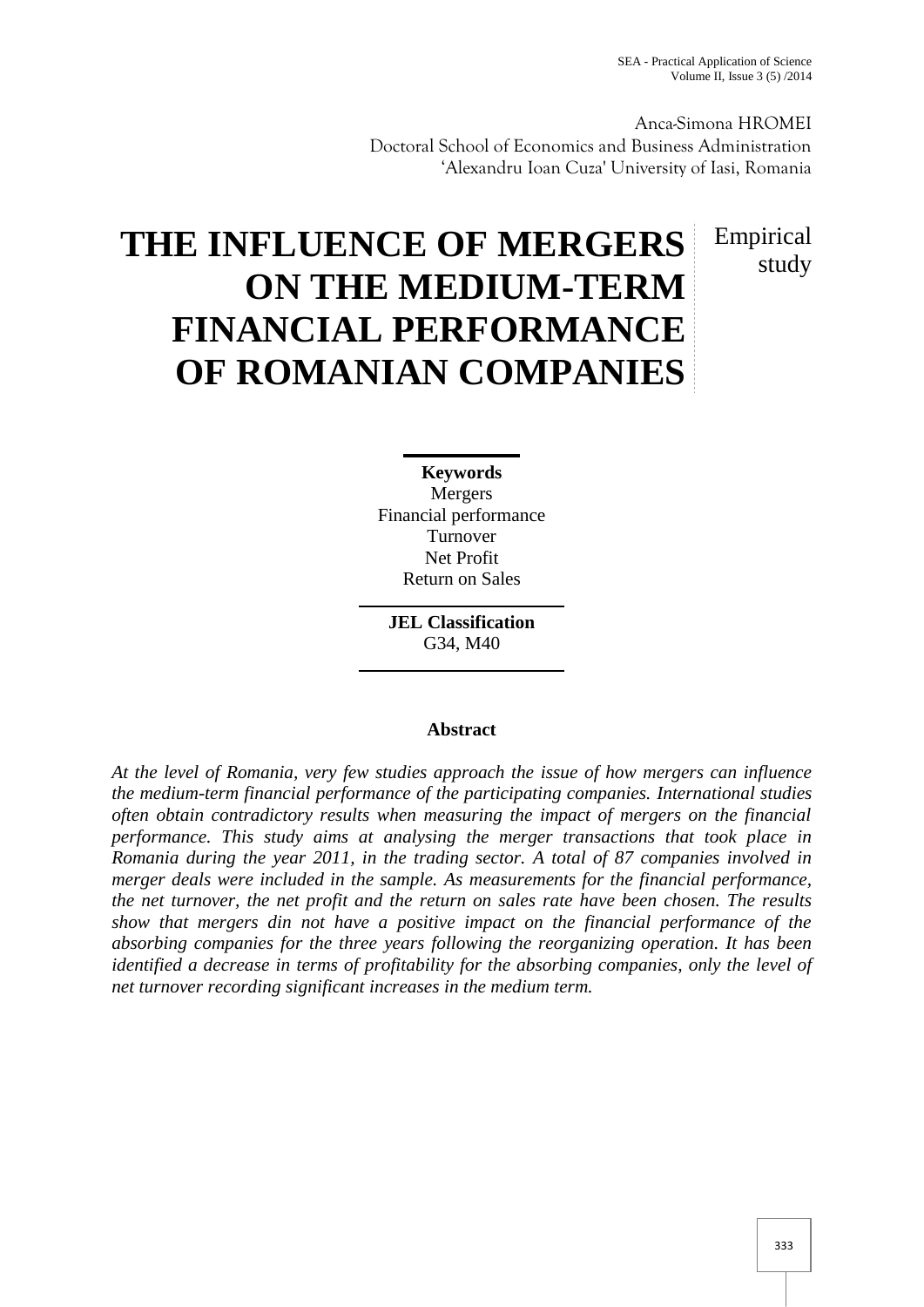#### **Introduction**

The success of mergers is a very debated and controversial topic, different studies conducted on this topic often offering contradictory results.

The reasons for these differences are related not only to the space-time factor, i.e. the location of the companies surveyed, the number of years taken into account, neither to the period under review, nor to the sector of activity in which the company operates. Rather, it can be stated that studies on the impact of mergers offer distinct results because they are based on different indicators to assess the success of the merger.

In recent years, mergers began to receive more attention in the Romanian business environment, being often considered as ways of strengthening businesses or of salvation in critical situations.

Despite this increasing interest, the studies regarding the reorganization operations through mergers, and in particular, those regarding their performance, are relatively small in number.

Therefore, the possibility of analysing the appropriateness of making such a transaction, based on previous studies, is quite difficult to achieve. There is thus the need for research of this type, in the short, medium and long term. Managers or shareholders need information of this kind, based on empirical studies conducted at a national level, before deciding on involving in a merger. Given that even at the European and international level there cannot be outlined a unified view of the success of mergers, opinions being often divided, it is even more necessary to conduct analysis based on data from the national level.

This paper aims to investigate the changes occurred in the financial performance of Romanian companies, subsequent to their participation in a merger transaction.

## **Previous studies**

As previously mentioned, opinions regarding the impact of mergers on the financial performance can often be quite opposing.

While some of the international studies identified an increase of the financial performance after the merger ((Linn & Switzer (2001); Heron & Lie (2002); Gugler, Mueller, Yurtoglu & Zulehner (2003); Moeller & Schlingeman (2004); Rahman & Limmack (2004); Powell  $\&$  Stark (2005)), there are also many researchers who support the idea that the financial performance has decreased due to the participation in a merger transaction (Clark & Ofek (1994); Dickerson, Gibson & Tsakalotos (1997); Yeh & Hoshino (2001); Kruse, Park & Suzuki (2002)).

A recent study conducted in Romania analysed the short-term performance of companies involved in mergers, based on financial data for the previous year before the merger and the results from the year the merger was completed. It was found that in

72% of cases examined, the merger had a beneficial impact on the financial performance of the absorbing companies (Chiriac, 2013).

However, there is the possibility that, in the medium or long term, the analysis on the financial indicators of performance could provide different results.

Therefore, it was considered appropriate to conduct a research on the evolution of the mediumterm performance of companies participating in mergers.

#### **Research methodology**

This study mainly aims at identifying the impact that participation in a merger by absorption plays, in the medium term, on the financial performance of the absorbent company.

In terms of spatial-temporal landmarks, it should be noted that the study refers to the national business environment, namely focusing on the companies that merged in Romania during the year 2011. The research aims at analysing the evolution of some financial indicators, comparing their values for the year prior the merger with the ones obtained in the next three year after the merger was completed.

Thus, it was decided to collect data on all merger projects published in the Romanian Official Gazette during the year 2011. The access to the archive of the Official Gazette has been possible through a subscription for the "expert-monitor" application, which allows viewing different parts of the publication.

There has been identified a total of 301 merger projects published in 2011, all of them achieved through the absorption method.

Given that sometimes a company's activity can influence its evolution, and overall conclusions may differ considerably from those formulated for a single activity sector, we considered suitable partitioning the merger transactions depending on the main classes of activity of the absorbing companies.

It was found that, in 2011, mergers were mainly completed in the activity Section 'G: Wholesale and retail', according to the NACE classification. Table no.1 highlights the activity sectors in which mergers took place and the share of each sector in the total number of transactions.

It can be stated that, according to the number of mergers recorded, the companies operating in the wholesale and retail trade sector are more opened to the idea of restructuring through a merger activity. A total of 93 companies, representing a share of about 31% of the primary sample, considered merger as an adequate strategy streamline the business. The next sectors of activity in which a considerable number of mergers took place are manufacturing,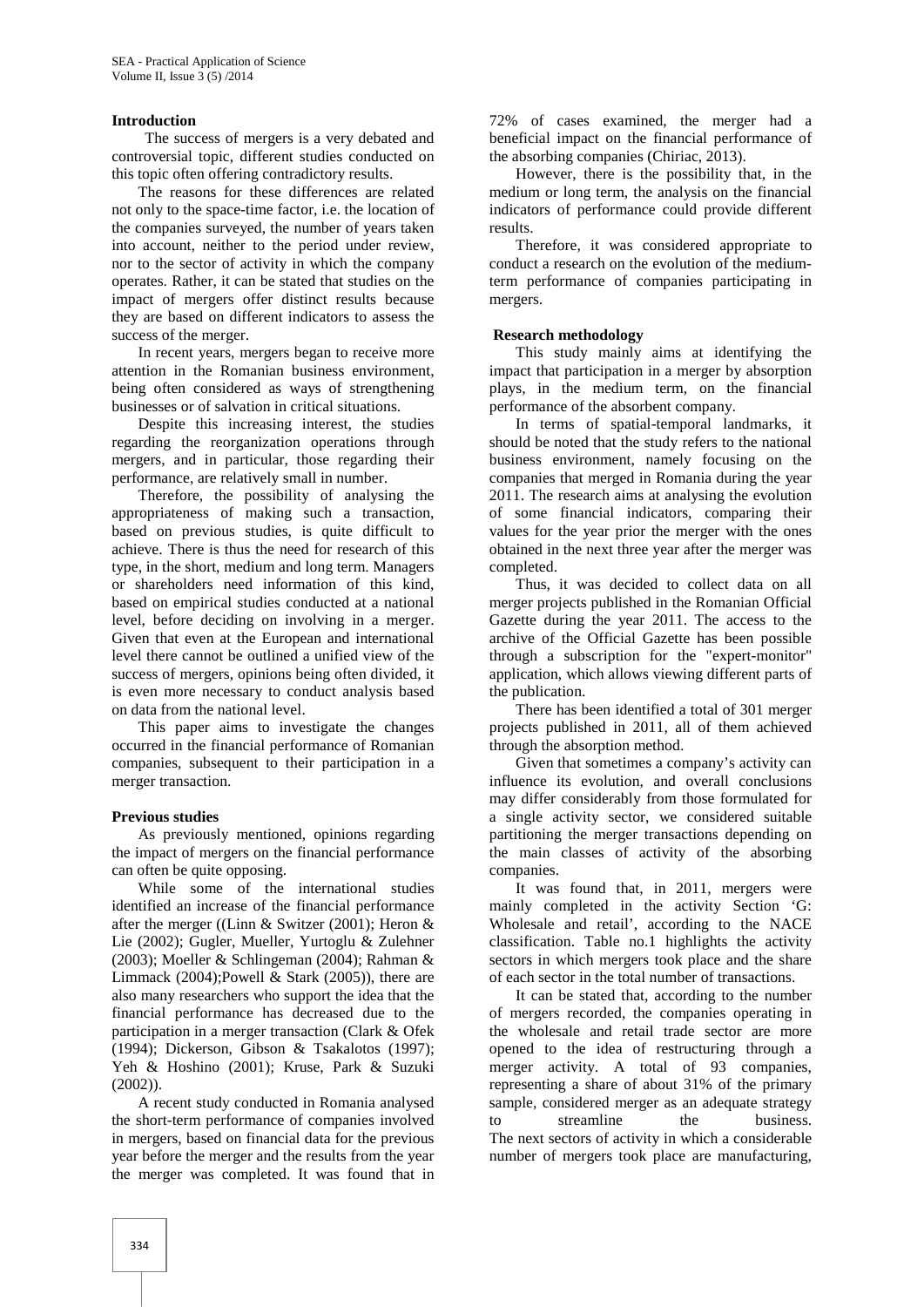with a total of 52 mergers completed in 2011, and the real estate sector, with 31 completed mergers.

Since we consider more appropriate the study of the financial performance's evolution depending on the main activity of the participating companies, this paper will continue with analysing the domain in which has been recorded the highest number of mergers. Future studies will address also to the other domains.

Therefore, after the separation of the 93 merger projects from the wholesale and retail trade sector, we proceeded to collect financial data for each of the absorbing companies. Accounting data was available online on the website of the Romanian Ministry of Finance.

It has been decided to select the indicators for the year before the completion of the merger, namely 2010, and those who followed after the operation, the latest available financial data being published for the financial year ended at  $31<sup>st</sup>$  of December 2013.

Of the 93 absorbent firms selected, there were eliminated the ones for which data could not be obtained for all the analysed years, the final sample being composed of 87 companies.

Given that it is intended to analyse the impact of mergers on the financial performance of the selected absorbing companies, this study will focus on the evolution of the following indicators: *net turnover, net profit, commercial return (the return on sales).*

For each of the performance indicators mentioned above, it has been determined the growth rate from one year to another and the average growth rate for the three years analysed.

To ensure a more relevant image, we considered appropriate to compare the evolution of these financial indicators of the companies from the sample, with the average national values of these indicators for the trading sector. Information on the medium values of turnover, Net Profit and Return on Sales was collected from the database of the Ministry of Public Finance.

## **Results and interpretations**

#### **a) Evolution of the net turnover after the merger**

A first analysis of the absorbing companies' financial performance targeted the evolution of the net turnover.

Thus, based on the accounting data for the financial years 2010-2013, it can be stated that, in the medium term, the companies showed an increase in the level turnover, the average growth rate annually recording values above the threshold of 100.

As showed in Figure no.1, in about 75% of the cases, there was registered an improvement in the level of turnover for the period after the merger. This trend can be translated into a strengthening of

competitive position in the market in which the companies operate.

Furthermore, when analysing the evolution of the turnover at the national level, it was found that in the reviewed period, in the analysed sector, the indicator decreased from year to year, registering an average decrease of approximately 2.24%, as showed in Table no.2.

Comparing the evolution at the sectorial level with the evolution of the annual turnover of the companies from the selected sample, it can be stated that most absorbing companies were located in a favourable position compared to the sector's average. Figure no. 2 shows a summary of the comparison between the results of the sample and the sectorial average from the national level.

Results highlight that, out of the 87 companies analysed, 69 of them have developed medium-term turnover higher than the sector level, suggesting that they have improved their strategic position in the market, relative to their competitors.

#### **b) The net profit evolution of the merging companies**

The second measure of performance analysed was the *net result* of the absorbing companies, taking into account its evolution from the year before the merger, and for the next three years following.

Unlike the case of the net turnover, it was found that, in terms of net result, the merger did not have a significant impact. As seen in Figure no.3, only about half of the companies (52%) recorded an average increase in the medium term, compared to the period prior the merger.

To determine whether at the sectorial level things are similar, it has been decided to analyse the evolution of the net result's average obtained by companies operating in the wholesale or retail sector, at the national level. As shown in Table no. 3, it was found that, at the level of Romania, companies working in this field registered, on average, a very small increase of the net result, of just 3.95% in the three years analysed.

Given that a comparative analysis between the results recorded by merging companies and the average ones from the sector can provide a clearer picture of the impact of mergers on financial performance, we proceeded to determine the number of companies that have achieved, on medium term, an increase in the net result which is superior to that obtained at the sector level.

As showed in Figure no.4, it was found that, a number of 44 companies, namely 50.57% of them, showed a higher average growth rate, while 43 companies have achieved an evolution of the net result lower than the sectorial average.

Adding the fact that the net result, as an indicator characterizing the enterprise's profitability has not fared significantly different in the post-merger period with the fact that, in terms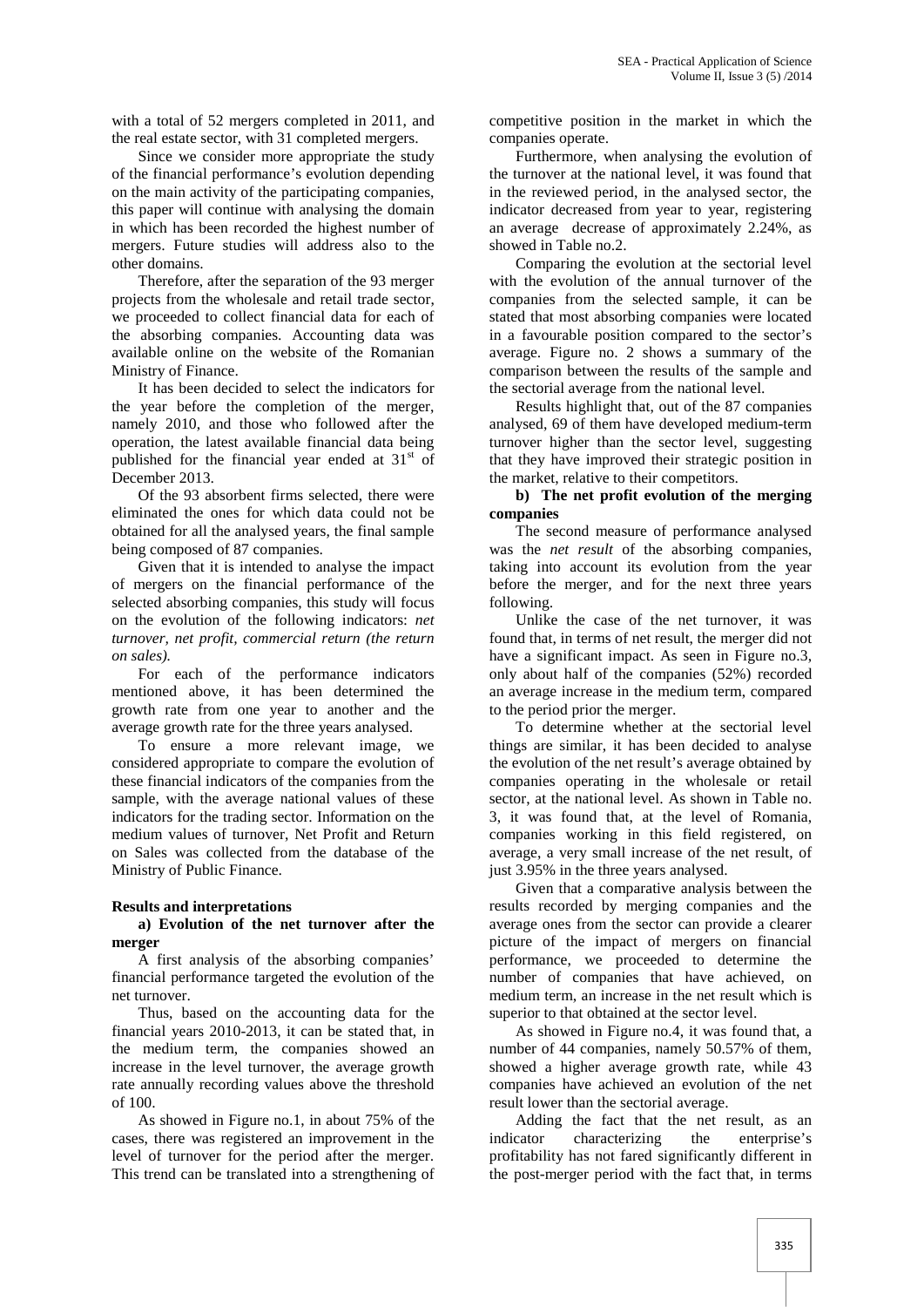of turnover there is a significant positive development, it can be deduced the idea that, with the merger, the absorbing company's costs have increased significantly, negating the effect of increasing incomes resulting from the operational activity of the company.

### **c) The Impact of Merger on the Return on Sales**

After analysing the indicators provided by the financial statements, we proceeded to determine the financial performance of the companies through the return on sales rate (ROS).

As showed in Figure no.5, after observing the average increase rate of the ROS ratio for the reviewed period, it was found that for only 25 of the analysed companies, representing a share of 28.74% of the sample, there was recorded an improvement of this indicator. The remaining 67 companies, representing 71.26% of the selected sample, have recorded a decline of the commercial profitability in the medium term.

Based on the method of calculation of this ratio, the relatively small number of companies that increased their sales profitability is caused due to the fact that, on average, the net result has evolved with a slower pace than the evolution rhythm of the turnover.

Therefore, it can be stated that, for the companies participating in the merger, although their sales have increased significantly, they failed to achieve sufficient economies of scale, in order to ultimately achieve higher results than the ones obtained before the merger was completed. The companies which registered on the medium term, a reduction of the commercial profitability, either failed to properly integrate the distribution system along with the business expansion, or failed to establish a strategy in order to improve the efficiency of costs of the trading activity. In order to obtain a better interpretation of this indicator, additional information regarding the operational incomes would be required, to ensure that there were no financial or extraordinary expenses affecting the net result, and hence profitability. Unfortunately, at the time the study was conducted, access to this information had not been possible.

The next step was to conduct the analysis of the absorbent companies' ROS compared to the average level of ROS from the sector to which they belong.

As it can be seen in Table no. 4, nationwide, companies operating in the wholesale and retail trade recorded an increase of 6.33% of ROS during the period between 2010 and 2013.

Taking as a comparison point the 6.33% average increase of the sectorial ROS, there has been made delineation between companies which passed this reference level of profitability, and those who situated below this level or even registered a decrease of the commercial

profitability. It was found that only a total of 20 companies exceeded the average growth level recorded nationwide in the trading sector. The remaining 67 companies, namely 77% of them, failed to fall within the sectorial trend, their profitability being affected in the period under review.

## **Conclusions and future research directions**

It can be stated that, in terms of the indicators analysed, the financial performance of the absorbing companies is negatively influenced by the participation in a merger operation, most companies recording a decrease in the return on sales rate.

Results on the evolution of the net profit couldn't provide a reliable conclusion, being a fairly small difference between the numbers of companies for which this indicator has increased in the period under review, from those who have experienced a decrease in net profit as a result of the merger. The only positive impact of the merger on the performance of the acquiring company was registered on net turnover.

Therefore, as a general conclusion, the merger operations had rather a negative impact which can be justified by an inefficient planning of the transaction, unrealistic projections made regarding the future business performance, inefficient post merger integration activity at the organizational level, or an inadequate resource management.

As prior stated in the literature, to record post merger performance not only financial issues need to be addressed. Although most studies conducted on post-merger performance were based on actual or projected financial data, aspects of non-financial performance were usually neglected. Therefore, we believe that considering also the non-financial indicators (degree of innovation, reputation, etc.) is very important, especially in sectors characterized by rapidly evolving technology (IT, telecommunications etc.).

Future research directions will concentrate on analysing the financial performance through other return rates, by stock indicators and non-financial measurements.

## **Acknowledgements:**

This paper is a result of a research made possible by the financial support of the Sectorial Operational Programme for Human Resources Development 2007-2013, co-financed by the European Social Fund, under the project POSDRU/159/1.5/S/132400 - "Young successful researchers – professional development in an international and interdisciplinary environment".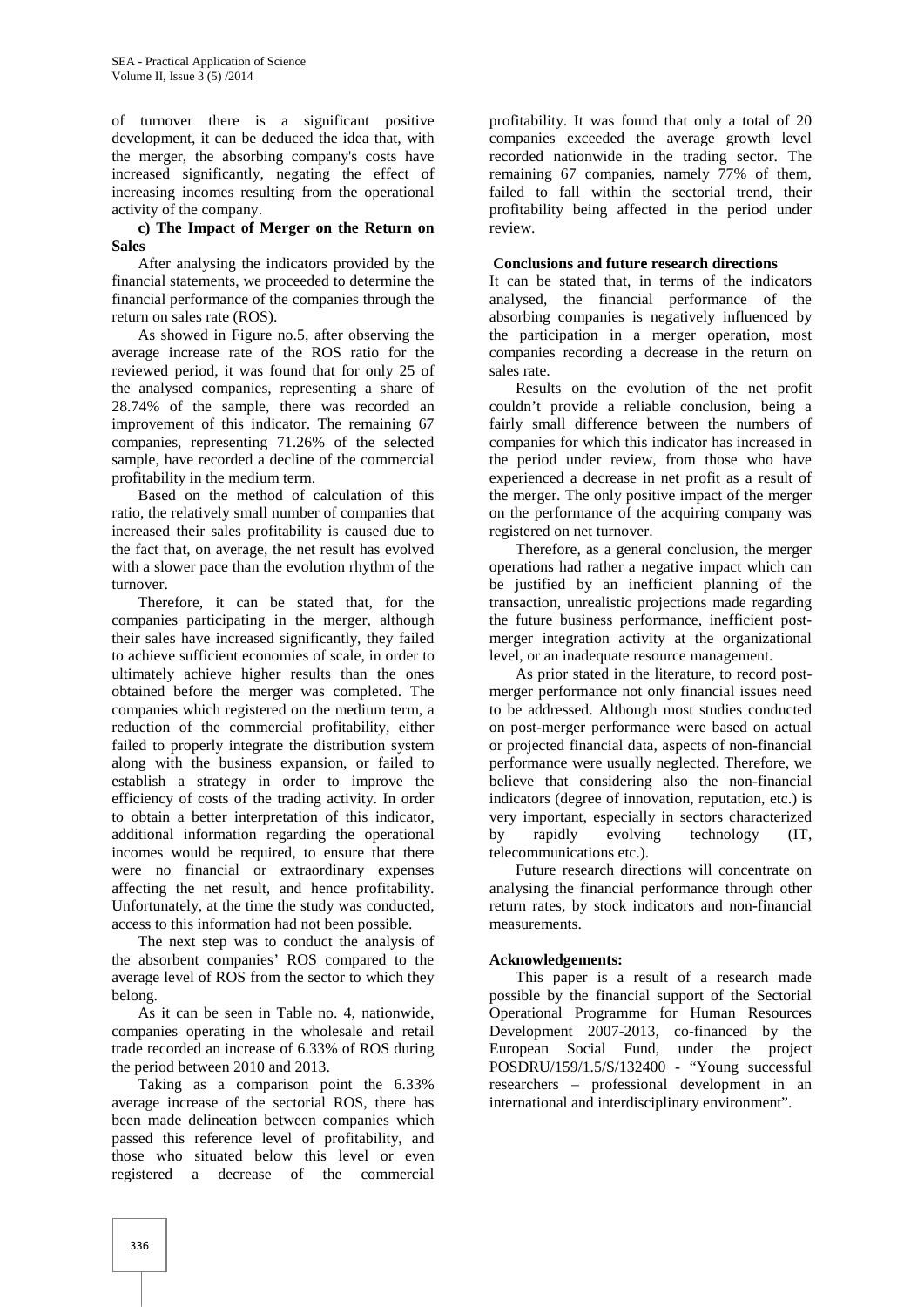## **Reference list**

- 1. Chiriac, I. (2013). Analiza impactului fuziunii asupra pozi jei financiare i performan ei societ ilor absorbante [Doctoral thesis -Analysis of the impact of mergers on the financial position and performance of absorbing companies]. Doctoral School of Economics and Business Administration, Alexandru Ioan Cuza University of Iasi;
- 2. Clark, K. and Ofek, E. (1994). Mergers as a means of restructuring distressed firms: an empirical investigation. J*ournal of Financial and Quantitative Analysis, 29*, 541-566;
- 3. Dickerson, A.P., Gibson, H.D., Tsakalotos, E. (1997). The impact of acquisitions on company performance: Evidence from a large panel of U.K. firms. *Oxford Economic Paper, 49*, 344- 361;
- 4. Gugler, K, Mueller, D.C., Yurtoglu, B.B., Zulehner, C. (2003). The effects of mergers: an international comparison. *International Journal of Industrial Organization, 21*, 625-653;
- 5. Heron, R., Lie, E. (2002). Operating performance and the method of payment in takeovers. *Journal of Financial and Quantitative Analysis, Vol. 37*, 137-156;
- 6. Kruse, T.A., Park, H.Y., Park, K., Suzuki, K.I. (2002). The value of corporate diversification: evidence from post-merger performance in Japan. *AFA 2003 Washington, DC Meetings*;
- 7. Linn, S.C., Switzer, J.A. (2001). Are cash acquisitions associated with better post combination operating performance than stock acquisitions? *Journal of Banking and Finance, Vol. 6*, 1113-1138;
- *8.* Moeller, S.B., Schlingemann, F.P. (2004). Are cross-border acquisitions different from domestic acquisitions? Evidence on stock and operating performance for U.S. acquirers. *Journal of Banking and Finance;*
- 9. Powell, R.G., Stark, A.W. (2005). Does operating performance increase post-takeover for UK takeovers? A comparison of performance measures and benchmarks. *Journal of Corporate Finance, 11*, 293-317;
- 10.Rahman, R.A., Limmack, R.J. (2004). Corporate acquisitions and the operating performance of Malaysian companies. *Journal of Business Finance & Accounting, 31*, 359- 400;
- 11. Yeh, T.M., Hoshino, Y. (2002). Productivity and operating performance of Japanese merging firms: Keiretsu-related and independent mergers. *Japan and the World Economy, 14*, 347-366;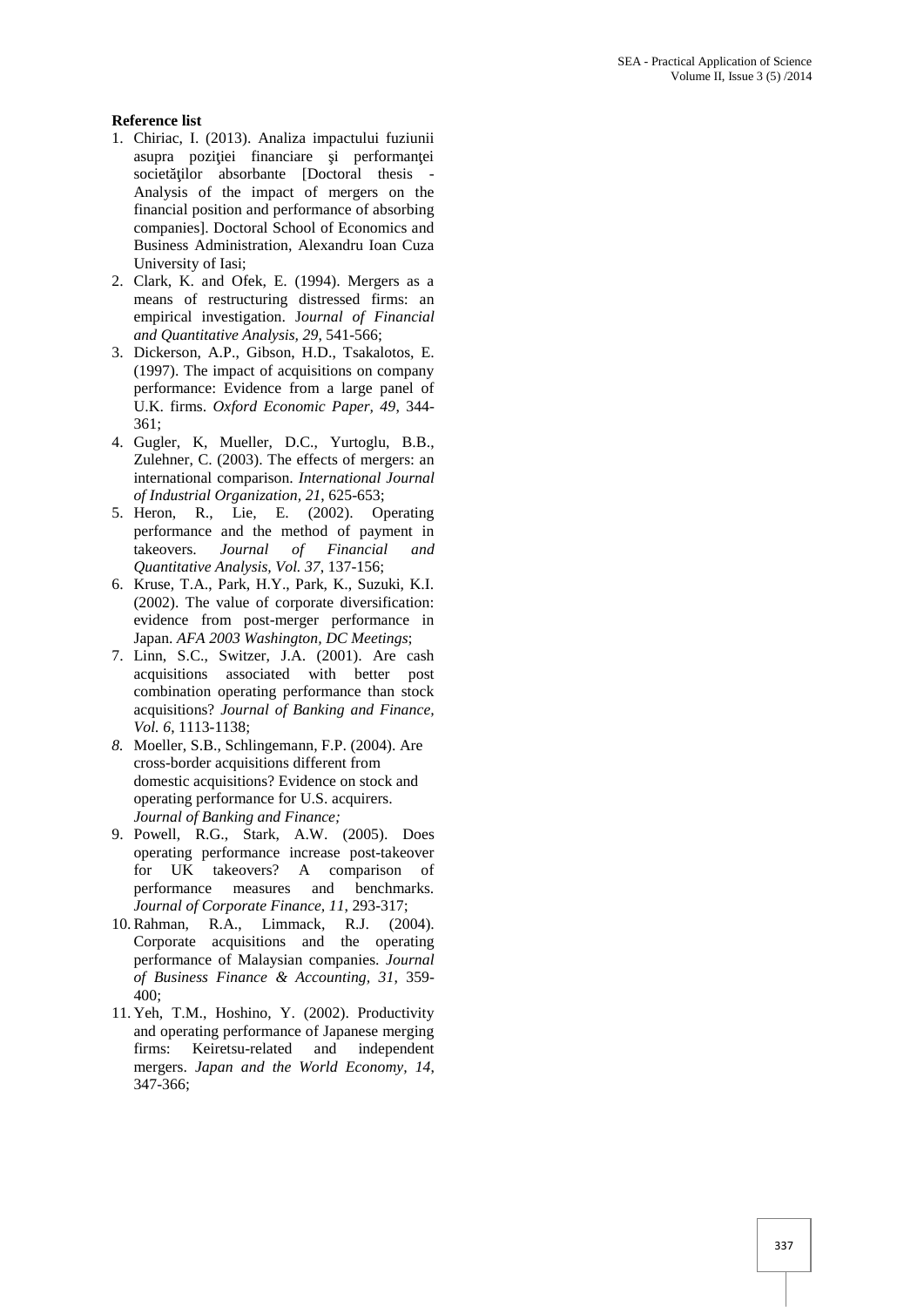#### *Tables and Figures*

Table No. 1

*Merger distribution on each activity sector for the year 2011*

| <b>Activity sector according to NACE</b>                                          | Number of mergers<br>completed | Share in the total<br>number $(\% )$ |
|-----------------------------------------------------------------------------------|--------------------------------|--------------------------------------|
| A - Agriculture, forestry and fishing                                             | 9                              | 2.99                                 |
| B - Mining and quarrying                                                          | 3                              | 1.00                                 |
| C - Manufacturing                                                                 | 52                             | 17.28                                |
| Production and supply of electricity, gas, hot water and air                      | 6                              | 1.99                                 |
| F - Construction                                                                  | 28                             | 9.30                                 |
| G - Wholesale and retail trade; repair of motor vehicles and motorcycles          | 93                             | 30.90                                |
| H - Transportation and storage                                                    | 22                             | 7.31                                 |
| I - Accommodation and food                                                        | 9                              | 2.99                                 |
| J -Information and communication                                                  | 9                              | 2.99                                 |
| K - Financial services and insurance                                              | 7                              | 2.33                                 |
| L - Real estate activities                                                        | 31                             | 10.30                                |
| M - Professional, scientific and technical activities                             | 21                             | 6.98                                 |
| N - Activities of administrative services and business support service activities | $\overline{4}$                 | 1.33                                 |
| Q - Human health and social support                                               | 5                              | 1.66                                 |
| R - Arts, entertainment and recreation                                            | $\mathbf{1}$                   | 0.33                                 |
| S - Other service activities                                                      | 1                              | 0.33                                 |
| <b>TOTAL</b>                                                                      | 301                            | 100                                  |

# Table No. 2

*Average turnover at the national level for companies in the trading sector*

| <b>Level of turnover (lei)</b>    | 2010 | 2011                          | 2012  | 2013      | Average<br>increase/decrease rate |
|-----------------------------------|------|-------------------------------|-------|-----------|-----------------------------------|
| <b>Average sectorial Turnover</b> |      | 1,977,588 1,969,405 1,960,309 |       | 1.847.623 |                                   |
| Annual increase/decrease rate     |      | 99.59                         | 99.54 | 94.25     | 97.76                             |

Table No. 3

*Average net result at the national level for companies in the trading sector*

| Level of the Net Result(lei)        | 2010   | 2011   | 2012   | 2013   | Average<br>increase/decrease rate |
|-------------------------------------|--------|--------|--------|--------|-----------------------------------|
| <b>Average sectorial Net result</b> | 51.811 | 53.579 | 55.369 | 58.199 |                                   |
| Annual increase/decrease rate       |        | 103.41 | 103.34 | 105.11 | 103,95                            |

Table No. 4

*Average ROS at the national level for companies in the trading sector*

| <b>Return On Sales Ratio (%)</b> | 2010 | 2011   | 2012   | 2013   | Average<br>increase/decrease rate |
|----------------------------------|------|--------|--------|--------|-----------------------------------|
| <b>Average sectorial ROS</b>     | 2.62 | 2.72   | 2.82   | 3,15   |                                   |
| Annual increase/decrease rate    |      | 103.82 | 103.68 | 111.70 | 106,33                            |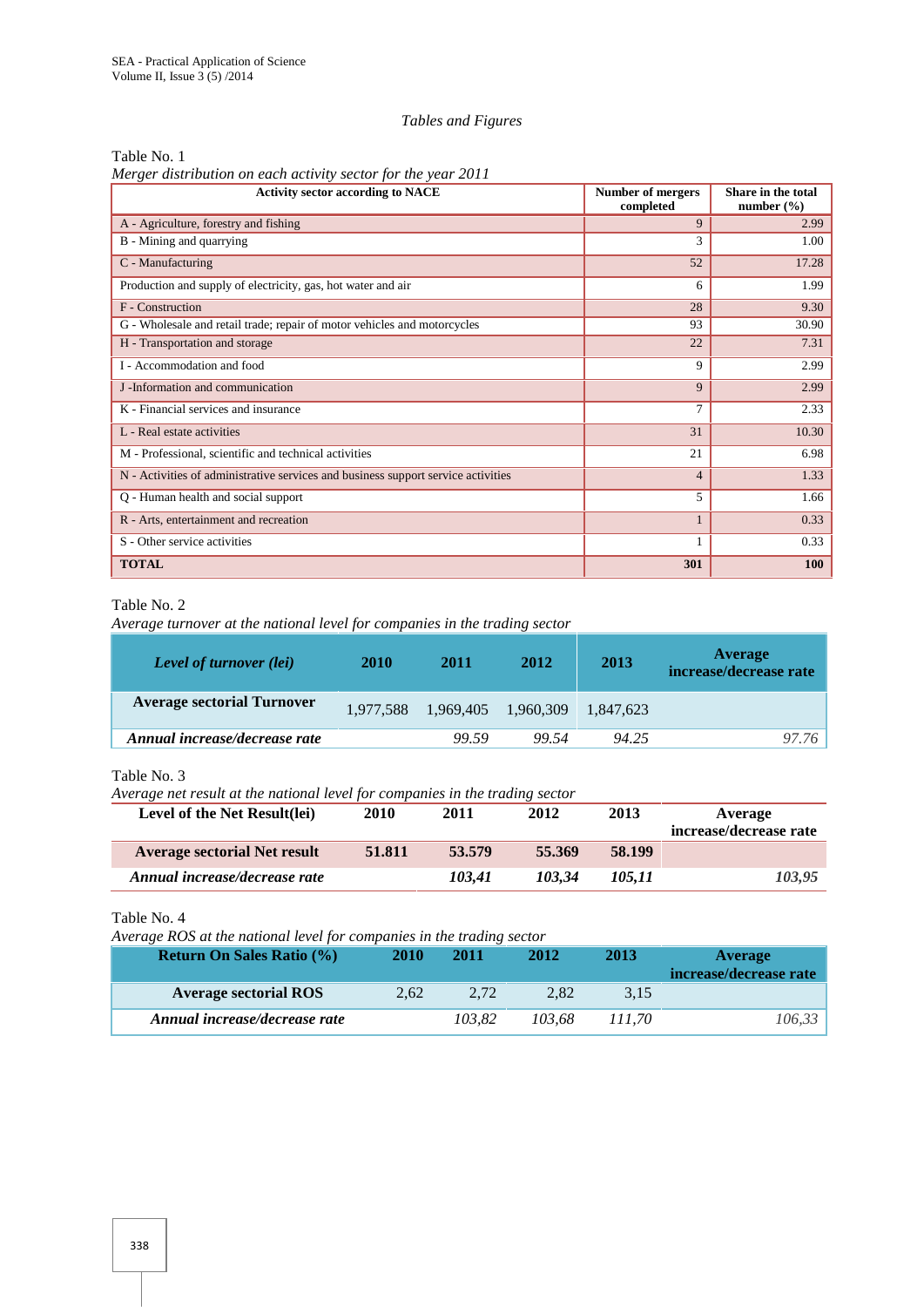